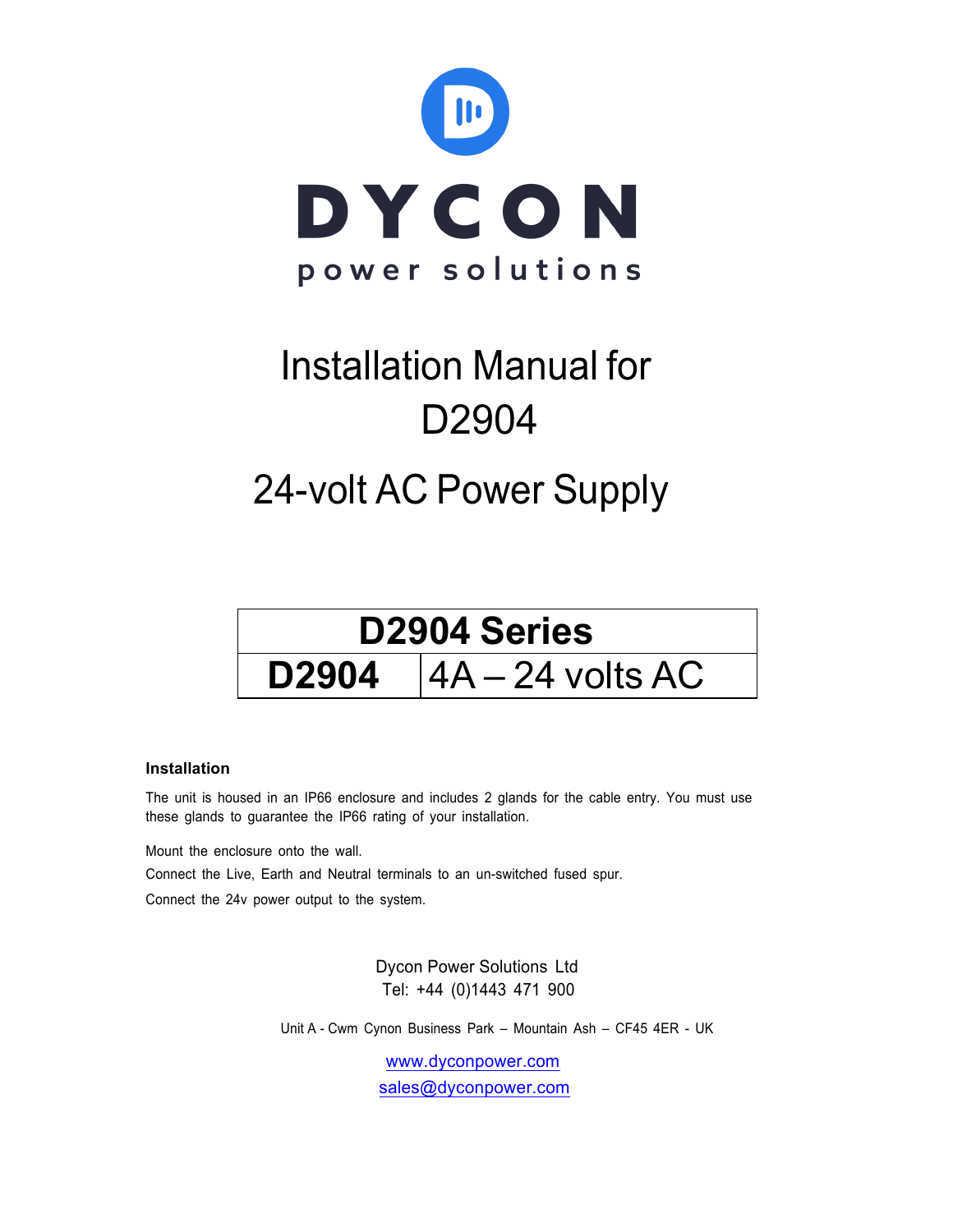### **LAYOUT – D2904**







Connect the 230 VAC to the mains connector.

L = Live N=Neutral E= Earth

The neon light is provided to show that mains voltage is present.

The unit is supplied with a spares bag containing one 4 amp fuse and 2 x 2 Amp fuses as alternatives.

The output is divided into 4 outputs. The unit cannot deliver more than 4 Amps in total.

Select the fuses to suit the equipment you are using.